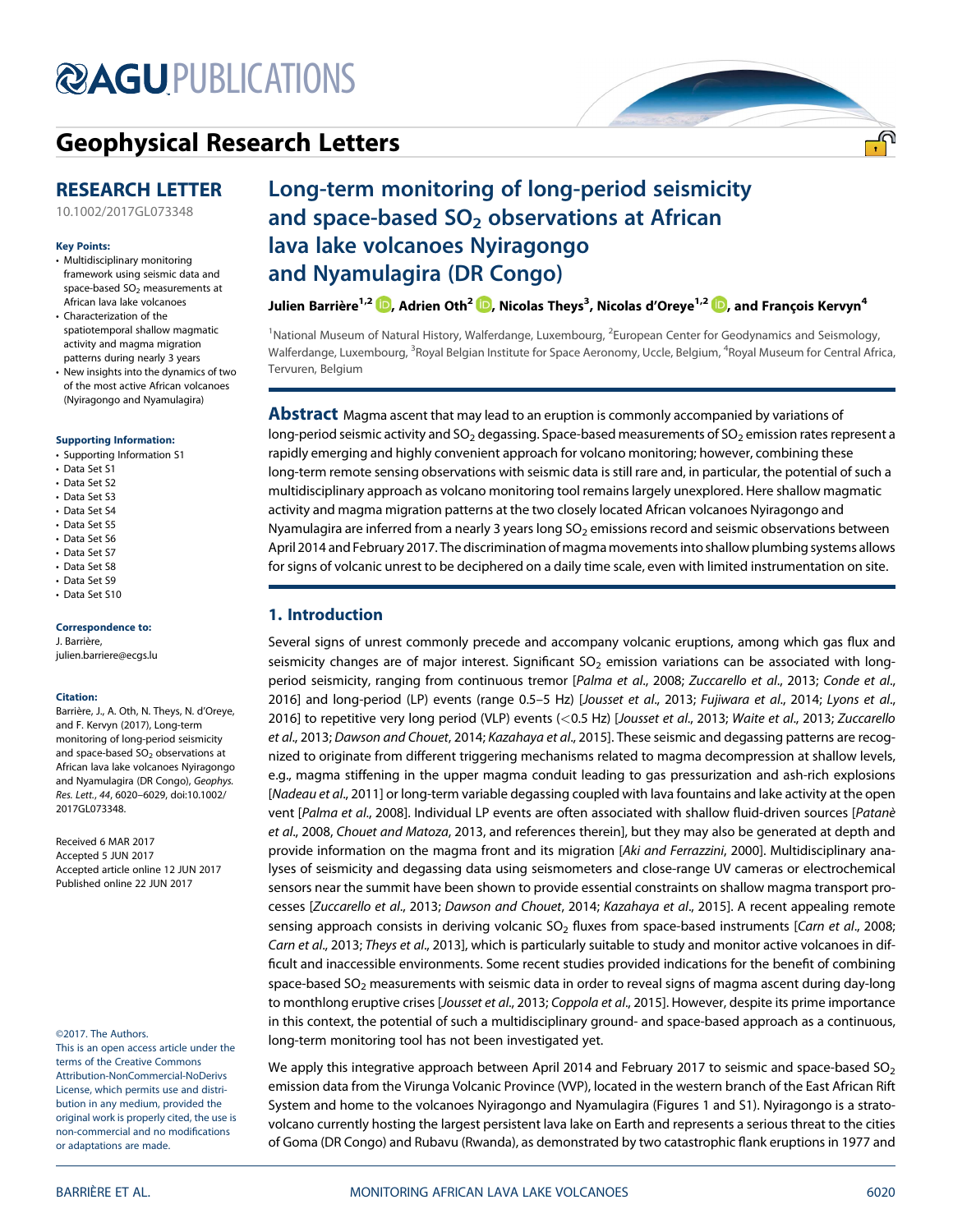# **QAGU** Geophysical Research Letters 10.1002/2017GL073348



Figure 1. Location maps (1 month stack) of SO<sub>2</sub> plume (normalized SO<sub>2</sub> vertical column density retrieved from OMI) and tremor (2-D network responses) for (a) January 2015, (b) February 2016, and (c) August 2016. Available seismic stations for network response computation are depicted as green inverted triangles. SO<sub>2</sub> and tremor location color scales are set to the same amplitude range [0.5-1], and both data sets have been gridded onto the same 0.01° spaced geographical grid. Blue and red solid lines represent high value contours for SO<sub>2</sub> plume and tremor, respectively. Different contour levels between 0.5 and 0.8 are used in order to highlight the most probable source of the  $SO<sub>2</sub>$  plume.

2002 [Hamaguchi et al., 1992; Shuler and Ekström, 2009; Wauthier et al., 2012]. Only 13 km separate Nyiragongo from its neighbor Nyamulagira, which is a large shield volcano characterized by frequent eruptions with one eruption every 2-4 years on average [Smets et al., 2010]. Following its 2011-2012 voluminous eruption, significant seismic and degassing activity persisted in the central crater leading to the resurgence of lava fountains in mid-2014 and the reappearance of a lava lake for the first time since 1938 [Smets et al., 2014; Campion, 2014]. Only a few seismic stations have been operating sporadically in the VVP until recently [Pagliuca et al., 2009], providing very limited insights into the seismic characteristics of this volcanic region [Hamaguchi et al., 1992; Shuler and Ekström, 2009; Mavonga et al., 2010; Smets et al., 2015; Wood et al., 2015]. The recent and progressive deployment of the broadband seismic network KivuSNet [Oth et al., 2017], currently composed of 14 telemetered seismic stations within the VVP and Lake Kivu area (Figure S1 in the supporting information), opens new monitoring opportunities in this challenging environment.

#### 2. Materials and Methods

#### 2.1. Satellite Measurements of SO<sub>2</sub>

SO<sub>2</sub> observations from the space-based Ozone Monitoring Instrument (OMI) [Levelt et al., 2006], launched in 2004 on the Aura NASA platform, are used. The SO<sub>2</sub> vertical column density (expressed in molecules cm $^{-2}$ ), which corresponds to the integrated concentration of atmospheric  $SO<sub>2</sub>$  along the vertical, is retrieved from each backscattered ultraviolet spectrum of OMI based on the DOAS (Differential Optical Absorption Spectroscopy) [Platt and Stutz, 2008] algorithm of the Belgian Institute for Space Aeronomy (BIRA-IASB) [Theys et al., 2015]. In order to obtain results that are representative of SO<sub>2</sub> emissions plumes in the VVP, the vertical columns are calculated for an  $SO<sub>2</sub>$  plume height at 4 km above sea level. A latitude-longitude box (10°S–5°N, 15–32°E) is used to monitor the daily volcanic emissions in the VVP, and no cloud filtering is applied.

To identify the dominant volcanic SO<sub>2</sub> source, the OMI data were gridded at 0.01° × 0.01° resolution (i.e., higher than OMI pixel size of 13  $\times$  24 km<sup>2</sup>) and averaged on a monthly basis (Figure 1, blue color scale). The daily total SO<sub>2</sub> mass for the latitude-longitude box used is estimated by converting the number of SO<sub>2</sub> molecules (vertical column multiplied by OMI pixel area in square centimeters) in kilotons, summed for the pixels with vertical columns  $\frac{1}{\mu} + 3\sigma$  ( $\mu$ ,  $\sigma$  being the mean and standard deviation, respectively, of daily SO<sub>2</sub> vertical columns retrieved over a clean Indian Ocean region). Moreover, only pixels having at least two neighboring pixels that also satisfy this criterion are selected.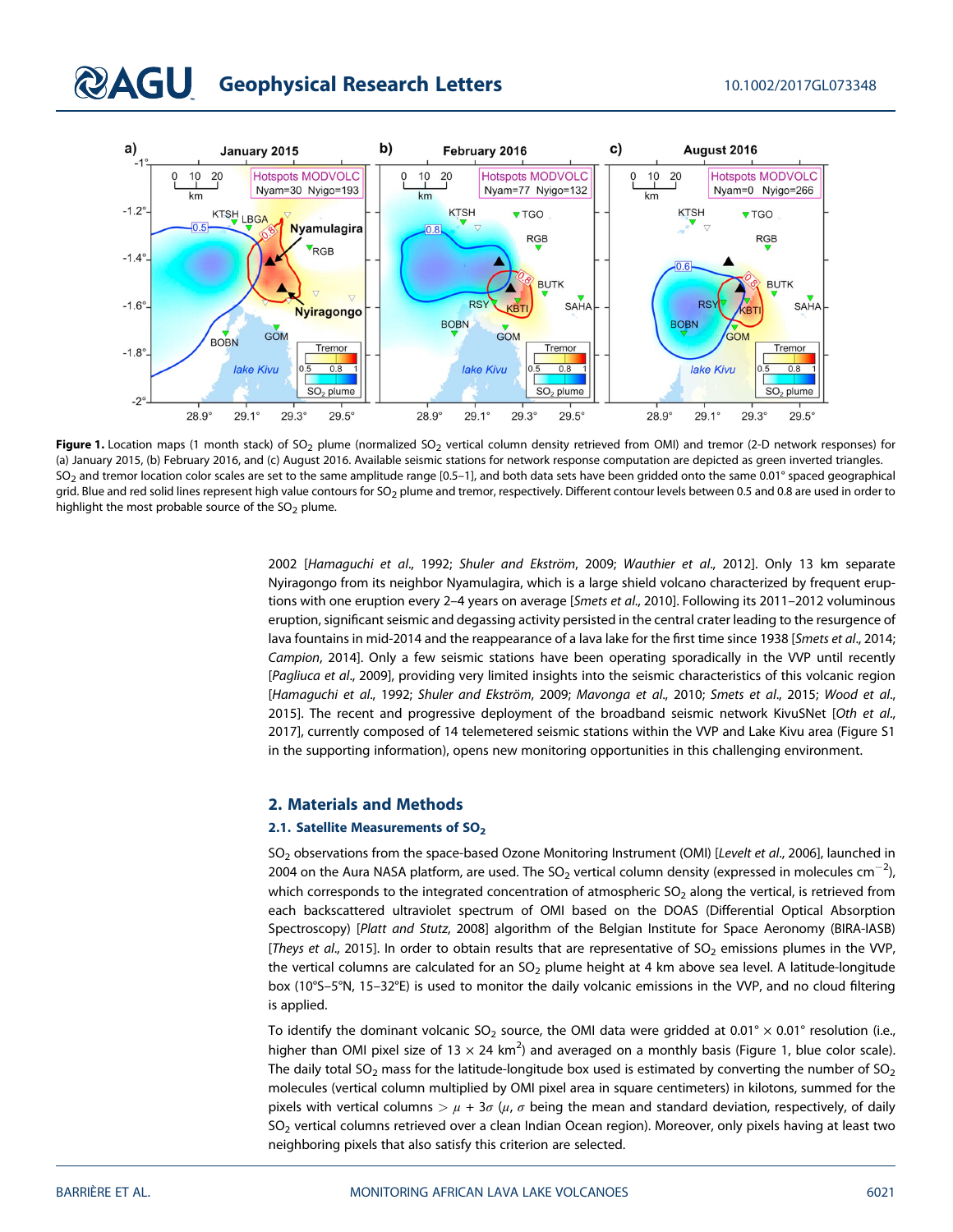#### 2.2. Detection and Location of Continuous Seismic Tremors

The ambient seismic field has been extensively exploited in volcano seismology for the extraction of interstation Green's functions through the computation of noise cross-correlation functions (NCFs), allowing for the detection of small changes in the seismic velocity structure of the Earth's crust [Brenguier et al., 2008; Brenguier et al., 2016, and references therein].

In the VVP, we observed that NCFs in the frequency band [0.3–0.9] Hz are dominated by a highly nondiffuse noise wavefield potentially originating from a coherent tremor source (see supporting information, Text S1 and Figures S2 and S3). Recent studies have indeed shown that NCFs do not converge to the Green's functions in the case of persistent tremor but can rather be used to locate its source region [Ballmer et al., 2013; Droznin et al., 2015]. In order to confirm the existence of such persistent low-frequency tremor, we simultaneously locate its source region and determine a robust traveltime model under the simplifying assumption that the dominant tremor source is at the Earth's surface [Ballmer et al., 2013; Droznin et al., 2015]. To this end, we perform a standard grid search by reordering the NCFs according to the differential station distances with respect to every potential point source of a 2.5 km spaced 2-D grid. The best fitting traveltime curve corresponds to a global minimum associated with a source around Nyiragongo, resulting in a satisfactory fit for the whole range of differential station distances up to 90 km (Figure S4). After highlighting this continuous, low-frequency tremor source at Nyiragongo volcano, we perform a daily routine location of the dominant tremor source region by calculating the expected time lag for each 2-D grid point and each station pair using this traveltime curve. Absolute values of daily NCFs at times corresponding to the calculated delay times are stacked for all station pairs. The source location is obtained where these absolute envelope functions are coherently summed (see supporting information, Text S2). Following Droznin et al. [2015], this final location map is called the 2-D network response, scaled into the interval [0–1] by applying a minmax normalization (Figure 1, red color scale).

#### 2.3. Detection and Location of Long-Period Events

Among the various approaches for locating earthquakes, a set of similar automatic techniques, which is commonly referred to as"source-scanning" algorithms [Kao and Shan, 2004], recently emerged as valuable location tool for events with low signal-to-noise ratio (SNR) and/or emergent onsets, both characteristics typical of volcanic environments. These methods, which mostly consist in the application of a delay-and-sum process [Grigoli et al., 2013, Langet et al., 2014] or cross correlation-based approaches [Poiata et al., 2016], rely on the computation of a characteristic signal time function at each single station, such as short-term/long-term average ratio [Grigoli et al., 2013], kurtosis [Langet et al., 2014], or envelope waveforms [Poiata et al., 2016]. Here we use a similar approach to the one employed by Poiata et al. [2016] based on station pair time delay estimate functions obtained by cross correlation in order to locate LP events in the frequency range 0.5–2 Hz. The principle of this interstation cross-correlation technique is similar to the tremor location procedure presented previously and is also detailed in the supporting information (see supporting information, Text S3 and Figures S5 to S6).

#### 2.4. Template Matching for Time Periods With Limited Data Availability

Due to the progressive seismic network deployment [Oth et al., 2017], the limited number of available stations strongly hampered the reliable location of LP events as well as continuous tremors before October 2015 (maximum of six stations in the VVP for sporadic periods, see Figure S1). Nonetheless, stations GOM and RGB operated continuously since April 2014 with only a few data gaps and are well situated, being less than 20 km away from Nyiragongo and Nyamulagira, respectively. We therefore carry out template matching (or matched filter) procedures using records from these two seismic stations in order to retrieve the variability of long-period seismicity in the VVP since April 2014 (see section 3).

Since the full deployment of the network (i.e., October 2015), we observed a large number of LP earthquakes in the vicinity of Nyamulagira and use station RGB from April 2014 to February 2017 to systematically detect LP events with waveform envelopes similar to those of a master event that occurred beneath Nyamulagira volcano (see supporting information, Text S4 and Figure S7). We also verified that its dominant frequency content is more suggestive of an LP source process rather than path effects attenuating the high frequencies of a volcano-tectonic or volcano tectonic earthquake (see supporting information, Text S4 and Figure S8). Figure S9 displays the maximum likelihood location of the selected master LP event and the location density map of 774 events belonging to the master event's family obtained by template matching between October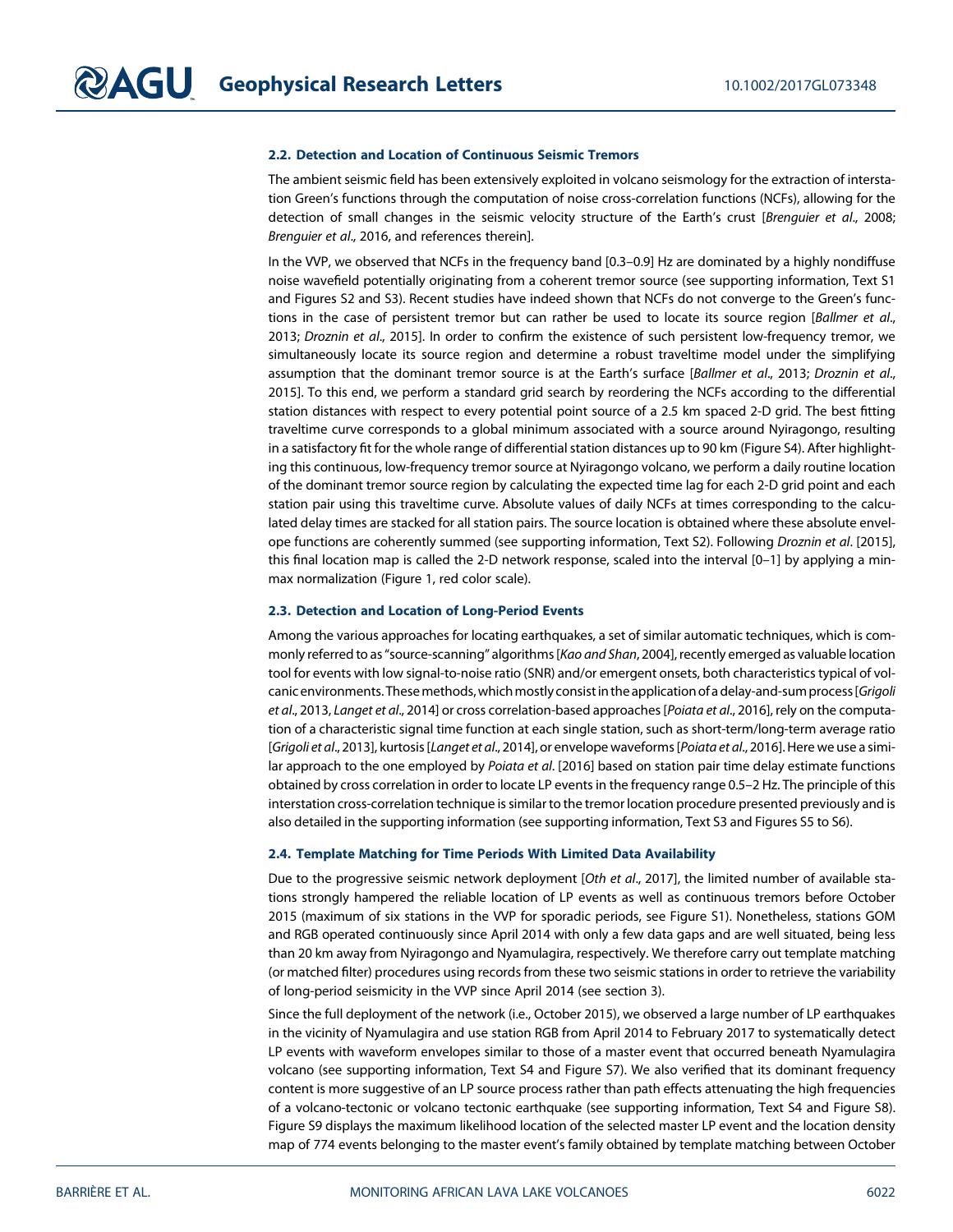2015 and February 2017. Considering a simple velocity model with essentially one interface at depths of interest (Figure S5) as well as the uncertainties associated to the station pair time delay estimates (see supporting information, Text S3 and Figure S6), the most probable source location area spreads over several kilometers, especially at depth. The common source region for these similar LP events can, however, be better constrained by stacking their individual location maps. For the full time period of available locations between October 2015 and February 2017, this results in an ellipse-like shape with the highest probability of occurrence between approximately 3 and 15 km depth (Figure S9). The depth range of these LP sources might correspond to a zone of magma storage and transfer between deep  $(\sim 20 \text{ km depth})$  and shallow reservoirs (~4 km) [Smets et al., 2015; Wauthier et al., 2015], but the absolute depth estimate of each individual event must be interpreted with caution considering the confidence interval of the hypocenter locations. However, the relative variations of source depths within the LP cluster appear significant enough to suggest deeper fluid-driven source processes, in contrast to the observed continuous tremor at the same volcano (section 3).

In the same way, the similarity of the daily tremor signal with a chosen reference period's signal (tremor signature) can be quantified during times with very limited data availability by correlating the daily interstation NCFs with the NCF of the reference period [Droznin et al., 2015], as long as at least one suitable station pair with continuous recordings is available (see supporting information, Text S4). Finally, continuous tremor intensity variations since April 2014 can be assessed by computing standard 10 min averaged band-limited seismic amplitudes (commonly referred to as RSAM, originally defined as Real-time Seismic Amplitude Measurement) [Endo and Murray, 1991] at RGB station, the closest site from both volcanoes.

### 3. Results and Discussion

### 3.1. Simultaneous Location of Tremor and  $SO<sub>2</sub>$  Emissions

Given the OMI spatial resolution and the proximity of Nyiragongo and Nyamulagira, separating their individual contributions to the total  $SO_2$  emission is only possible under favorable wind conditions. Figure 1 shows three maps of stacked network response (i.e., tremor) and spatial atmospheric  $SO<sub>2</sub>$  concentration integrated along the vertical axis estimates (i.e.,  $SO_2$  plume), each of them averaged for a month fulfilling these requirements, i.e., January 2015, February 2016, and August 2016. These time periods are all characterized by low to very low SO<sub>2</sub> emissions (respectively, 2.8, 0.9, and <0.1 kt/d on average). Despite the only six stations available in January 2015 (five in the VVP and station LWI at the south of the VVP; see Figure S1), a dominant tremor source region spreading over both Nyamulagira and Nyiragongo volcanoes is detected (Figure 1a). In contrast, the dominant tremor source in February (Figure 1b) and August 2016 (Figure 1c) are solely located close to Nyiragongo volcano. Monthly averages of the  $SO_2$  plume density for January 2015 and August 2016 show that its main source appears to be colocated with the tremor source region. However, in February 2016, the locations of the main  $SO<sub>2</sub>$  plume and tremor source region at Nyamulagira and Nyiragongo, respectively, indicate that this is not always the case. The number of hot spots detected by MODVOLC, a thermal anomaly monitoring using the spatial instrument Moderate-Resolution Imaging Spectroradiometer (MODIS) [Wright et al., 2004], are indicated for each month. The main  $SO_2$  plume is originating from Nyamulagira when surface activity (i.e., hot spots) is detected at this volcano (January 2015 and February 2016), while the month of August 2016 exhibits dominant SO<sub>2</sub> emissions at Nyiragongo (even though very low in absolute terms, less than 0.1 kt/d), and no thermal anomaly at Nyamulagira. It thus appears that Nyamulagira is the principal emitter of  $SO<sub>2</sub>$  as long as surface activity persists in its crater, while Nyiragongo seems to feature a stable tremor source that is not necessarily associated with the highest  $SO<sub>2</sub>$  emissions.

#### 3.2. Long-Period Seismicity and SO<sub>2</sub> Emissions in the VVP Between April 2014 and February 2017

The template-matching methodology allows for the construction of long-term timelines of tremor signature and LP seismicity, which we combine with the total daily  $SO<sub>2</sub>$  mass integrated over the region from the analysis of OMI satellite spectral measurements.

Between April 2014 and February 2017, the total daily  $SO_2$  mass emitted by both volcanoes varies over more than 3 orders of magnitude and is by far the largest (up to 130 kt/d) during lava fountaining activity and the appearance of the lava lake (up to 30 kt/d) at Nyamulagira (Figure 2a). The ensuing lava lake activity was also accompanied by sustained emissions throughout 2015, even though significantly smaller than during fountaining (a few up to 10–12 kt/d). The tremor signature shows several time intervals in 2014 and 2015 where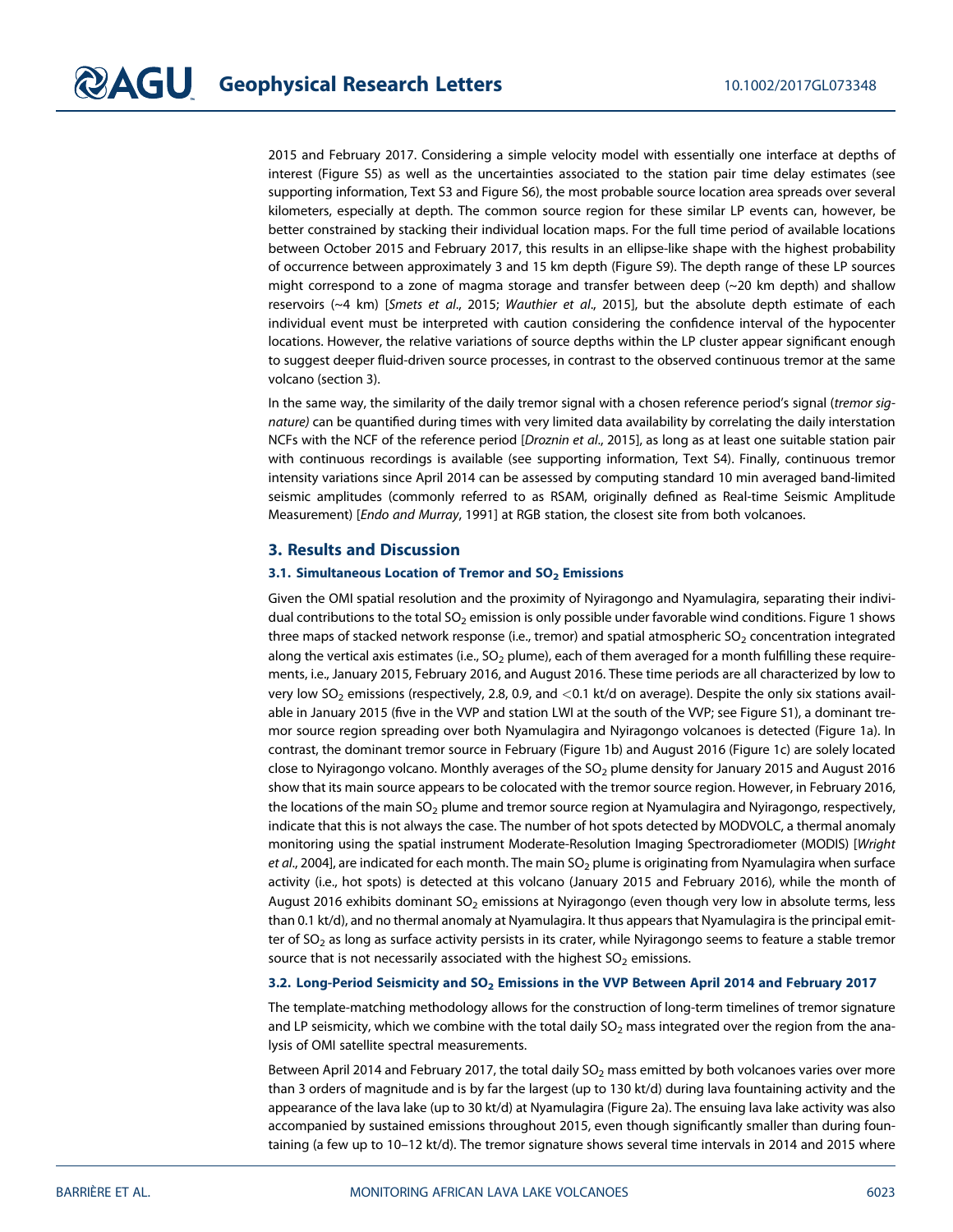

Figure 2. (a) Daily estimation of total SO<sub>2</sub> mass. Nyamulagira's behavior as indicated above the timeline is inferred on the basis of field observations [Smets et al., 2014; GVO, personal communication, 2016] and MODVOLC thermal monitoring. (b) Normalized 10 min RSAM for stations RGB and tremor signature. For the latter, each color marker corresponds to a daily value, warm for a source at Nyiragongo and cold for Nyamulagira. (c) Daily count of LP events at Nyamulagira and corresponding cumulative sum where the color denotes the daily occurrence rate. All solid curves in this figure are smoothed with a 7 day centered moving average window (SO<sub>2</sub> in Figure 2a and tremor signature in Figure 2b) or a median window (RSAM in Figure 2b).

the daily NCFs are well characterized by the Nyiragongo template (Figure 2b), and in particular since early 2016 the tremor signature almost continuously depicts high correlation values (>0.8), indicating that the dominant tremor source emanates from Nyiragongo. However, the low  $SO<sub>2</sub>$  emissions observed in 2016 are not necessarily associated with the tremor at Nyiragongo, as shown in Figure 1 for February 2016. Intense activity at Nyamulagira in 2014 and 2015, such as vigorous lava fountaining, the birth of a lava lake [Smets et al., 2014; Campion, 2014], and the related excess degassing, is consistently identified by low correlation values (generally lower than 0.5) in the tremor signature, indicating dominant tremor excitation at Nyamulagira coupled with degassing. Correlation values between 0.5 and 0.7 reflect a more or less pronounced contribution of both volcanoes or potential additional sources in- or outside of the VVP. The RSAM data (tremor intensity) at station RGB mimic the tremor signature with peaks during Nyamulagira tremor activity, and the lowest levels are reached in 2016 during Nyiragongo's tremor dominance.

The occurrence of LP earthquakes also exhibits strong changes during this 3 years time period (Figure 2c). In order to robustly interpret the variations in LP event occurrence rates, we first verified that the capability of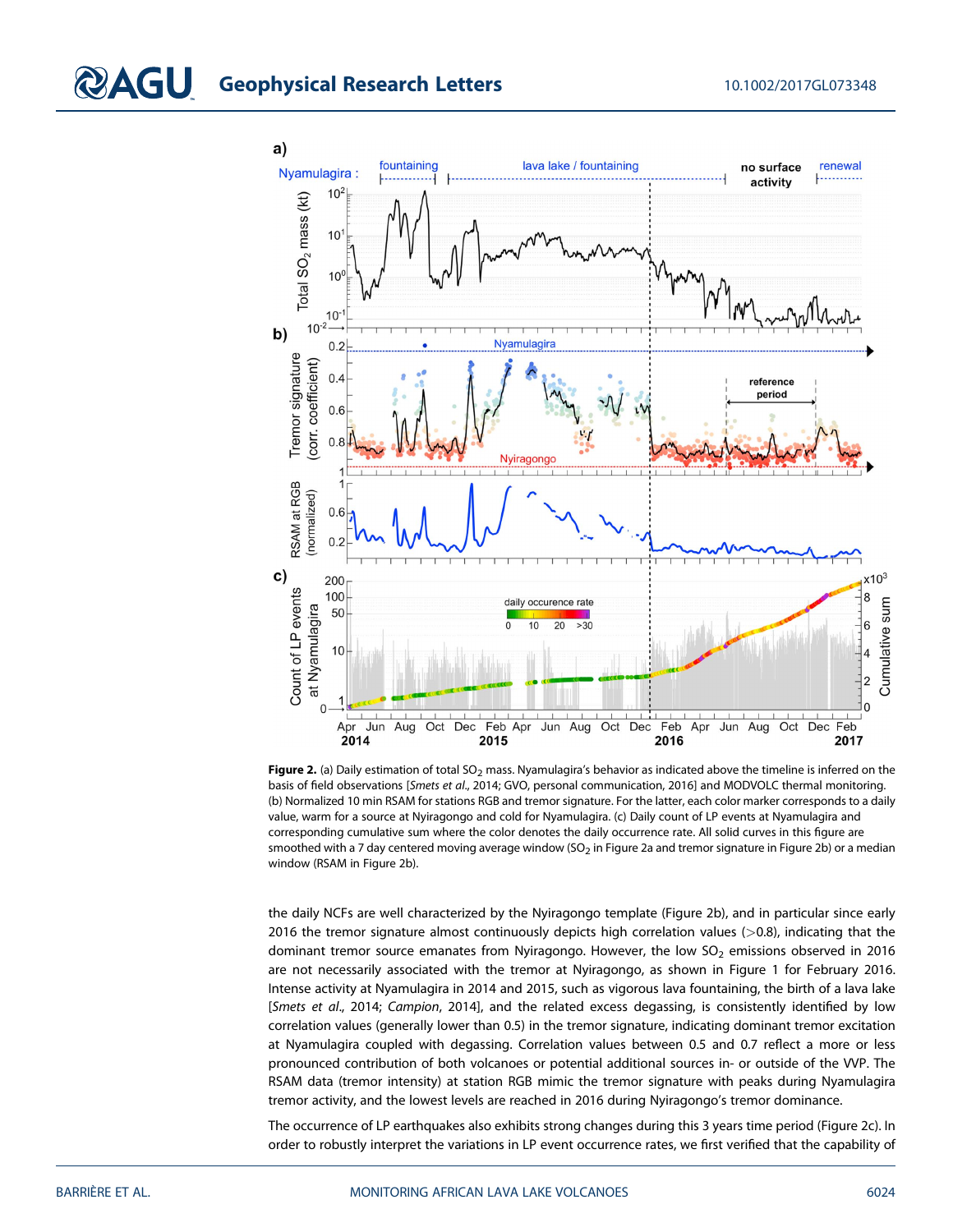detecting the weakest events does not significantly change between periods of low or high tremor activity (see supporting information, Text S5 and Figure S10). An important LP swarm occurs at Nyamulagira at the very beginning of the data availability period (170 events on 8 April 2014). Following this short burst of activity, more moderate yet sustained LP activity carries on until the start of the fountaining activity (June 2014). During the transition from fountaining to lava lake activity, LP occurrence rates progressively decrease to their lowest level during 2015, followed by a strong, continuous increase in the number of LP events in early 2016 (Figure 2c). Two distinct behaviors of long-period seismicity (tremor and LP) and SO<sub>2</sub> emissions are thus clearly emphasized before and after December 2015 (dashed line). From December 2015 onward, the combination of a significant change in tremor signature toward Nyiragongo, a remarkable increase in LP activity, and a further decrease of  $SO<sub>2</sub>$  emissions indicate drastic changes in the dynamics of the plumbing system at Nyamulagira.

#### 3.3. Changes in Magma Migration Patterns at Nyamulagira

Figure 3 highlights the second half of the available time period (August 2015 to March 2017) by incorporating new information displayed in Figures 3a and 3b. MODVOLC monitoring is added in order to better gauge the timing of disappearance of surface activity at Nyamulagira (Figure 3a). Figure 3b shows the depth variations of LP events detected by template matching and located with at least seven stations (see Figure S9b). Only few events are locatable before February 2016, thus not allowing any comment prior to this date.

Despite the already rather low degassing level of a few kt/d, a sudden further decrease down to the order of only 1–2 kt/day was observed on 22 December 2015 (Figure 3c). The LP activity at Nyamulagira resumed abruptly on the same day (Figure 3b). However, at the same time, the tremor signature depicts a sudden loss of the additional Nyamulagira-related signal (tremor signature between 0.5 and 0.7) and the tremor locations using all available station pairs before and after this event confirm that long-range tremor signals are not generated anymore at Nyamulagira (Figure 3d). These observations imply that the transport of fresh magma to shallow levels may have rapidly disappeared or has at least been substantially reduced. There is a transition of few months between this drop of degassing and tremor activity and the complete disappearance of the lava lake at Nyamulagira in May 2016 (Figure 3a). Between 22 December 2016 and May 2016, the remaining surface activity is accompanied by a progressive increase of LPs occurrence rate at stable depth and a continuous decrease of  $SO_2$  emissions. As stated previously (section 2), while the absolute depth estimates of individual LP events are not very reliable, the relative variations bring crucial information about fluctuations of the magma front. Since the end of May 2016, a significant deepening of the LP source region has been accompanied by the loss of surface activity at Nyamulagira and a further marked decrease of daily  $SO_2$  emissions down to the order of 0.1–0.2 kt (see also Figure 2). It is also worth noting that a second important swarm occurred on 25 May 2016 (Figure 3b). This period between January and May 2016 corresponds to the transition from an open conduit system characterized by shallow tremor sources and sustained  $SO<sub>2</sub>$  emissions to magma-driven processes at greater depth. Since this date, most of the total SO<sub>2</sub> emissions probably originate from Nyiragongo as illustrated in Figure 1 for August 2016. In September 2016, the LP events depth reached again a rather stable level around 10 km below sea level and was maintained until the renewal of surface activity at Nyamulagira in December 2016 (Figure 3a), which was confirmed by visual observations from the Goma Volcano Observatory team (GVO, personal communication, 2016). In November 2016, daily variations of total SO<sub>2</sub> mass from around 0.02 to 0.4 kt, the highest level since May 2016, could reflect the outgassing at Nyamulagira at the top of the magma column preceding the reappearance of the lava lake on 27–28 November according to MODVOLC. From this date until 1 March 2017, we have observed that the surface activity at Nyamulagira is accompanied by the same LP source depth range as in early 2016 and a sustained LP occurrence. The dominant tremor source region is still located at Nyiragongo, while SO<sub>2</sub> emissions remain very low in comparison to the past 3 years, thus reflecting a weak recovery of Nyamulagira activity. This contrasts to fountaining episodes in 2014 characterized by strong tremors and  $SO<sub>2</sub>$  emissions conveying different magma ascent and fragmentation dynamics [Jaupart and Vergniolle, 1988; Parfitt and Wilson, 1995].

#### 3.4. Background Tremor and  $SO_2$  Emissions Associated With the Persistent Lava Lake Activity at Nyiragongo

Nyiragongo seems to feature a continuous background tremor source, consistent with the fact that the correlation values in the tremor signature almost never drop to values below 0.2–0.3 (Figure 2b). Overall, low  $SO_2$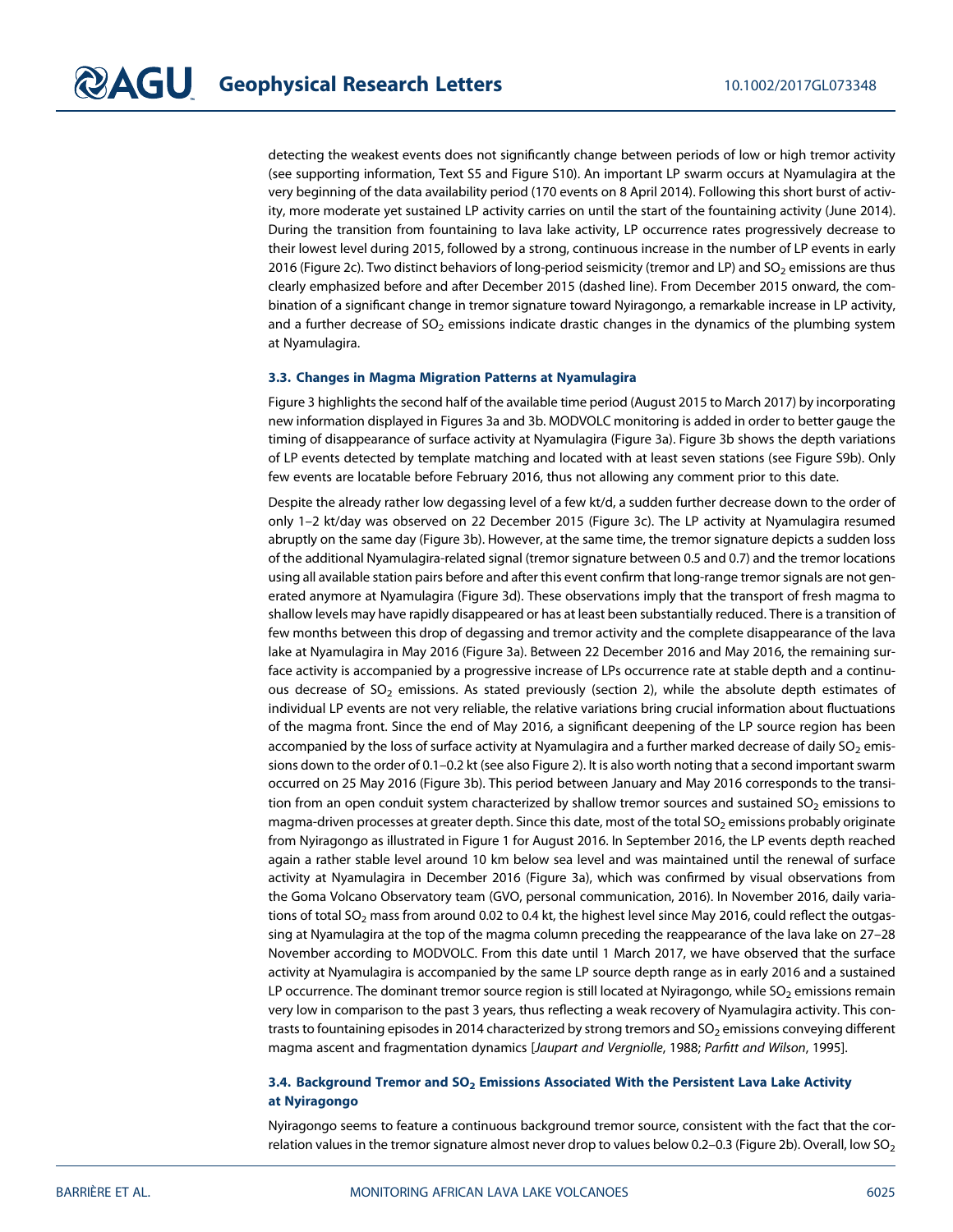# **QAGU** Geophysical Research Letters 10.1002/2017GL073348



Figure 3. (a) Daily radiant flux (MW) differentiated for Nyiragongo (gray) and Nyamulagira (from MODVOLC). (b) Depths of 774 locatable LP events (Figure S9) belonging to the master event's family (i.e., detected LPs in Figure 3c). Each blue dot corresponds to the 7 day centered moving median, gray area represents 1st and 3rd quartile interval. Same statistics for the entire period are plotted as straight lines (solid and dashed). (c) Total daily SO<sub>2</sub> mass and count of LP events at Nyamulagira between 1 August 2015 and 1 March 2017 (zoom from Figure 2). The two insets represent the count of LP events for December 2015 and May 2016, respectively. (d) Stacked network responses (tremor location) for the four time periods separated by red dashed lines and corresponding tremor signature (zoom from Figure 2). Nyigo stands for Nyiragongo, Nyam for Nyamulagira.

emissions are associated with Nyiragongo, especially between May and November 2016 where Nyiragongo is the only volcano with surface activity in the VVP (Figures 2 and 3). Since its last eruption in 2002, characterized by very large emissions similar to levels observed at Nyamulagira during lava fountaining in 2014 (around 100 kt/d), Nyiragongo exhibits low  $SO_2$  emission rates between few hundred to thousands of tons per day between 2004 and 2012 [Sawyer et al., 2008; Arellano et al., 2016]. Such low levels are in accordance with emission rates reported in this study during the disappearance of the lava lake at Nyamulagira (May– November 2016). Relatively small and stable  $SO<sub>2</sub>$  emissions are also common at other lava lakes [Shinohara, 2008], as observed for instance at Erta'Ale volcano (Ethiopia) with around 0.1 kt/day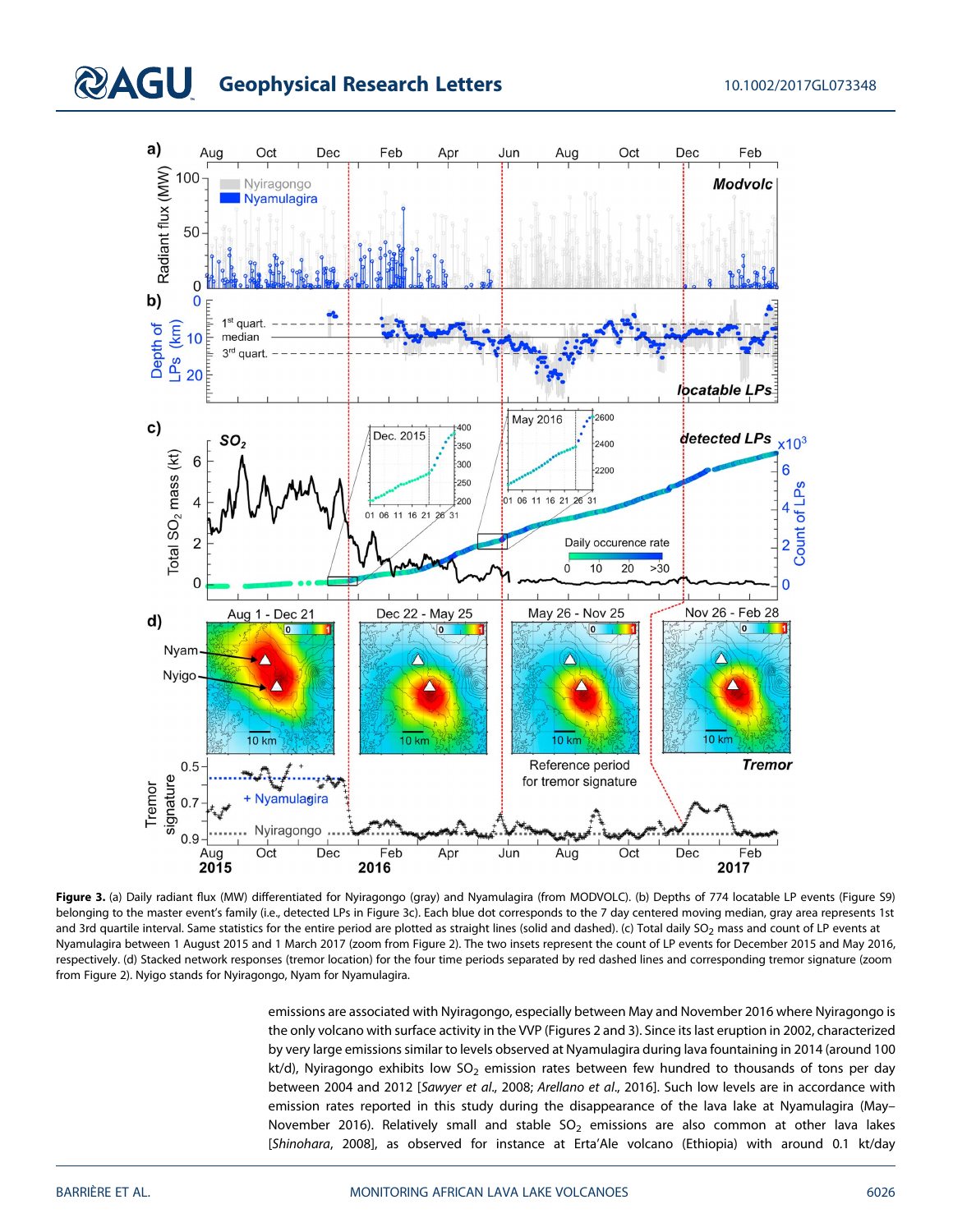[Oppenheimer et al., 2004]. Nonetheless, significant episodic behavior of the lava lake, such as gas piston activity or large bubble bursting [e.g., Nadeau et al., 2015], could produce distinct regimes of low and high tremor amplitudes and SO<sub>2</sub> emissions, as shown by Patrick et al. [2016] at Kilauea volcano using seismic and SO<sub>2</sub> degassing observations at the summit. In our study, the time resolution for tremor and  $SO<sub>2</sub>$  observations and the absence of close measurements to the lava lake does not allow to highlight such short-term changes. Smets et al. [2016] recently reported comparable variations of the lava lake at Nyiragongo, which reveal a similar behavior to gas pistoning and lava spattering at Kilauea. A large daily variability in  $SO_2$  emission rates from Nyiragongo is also confirmed by ground-based measurements between 2004 and 2012 [Arellano et al., 2016]. Seismic and degassing observations obtained in this study between April 2014 and February 2017, characterized by continuous long-period tremor activity and quiescent  $SO<sub>2</sub>$  emissions (on a daily average), are thus most likely connected to Nyiragongo's persistent lava lake activity driven by minutes to hourly fluctuations.

#### **Acknowledgments**

This article is a contribution in the framework of the project Remote Sensing and In Situ Detection and Tracking of Geohazards (RESIST, [http://resist.africa](http://resist.africamuseum.be)[museum.be](http://resist.africamuseum.be)), funded by the Belgian Science Policy (Belspo), Belgium, and the Fonds National de la Recherche (FNR), Luxembourg. We thank W. Thelen and S. Hurwitz for their constructive reviews, which help to improve the manuscript. We also wish to thank the Congolese Institute for Nature Preservation (ICCN) and the MONUSCO for their continuous support and for allowing us to host the stations in their compounds, as well as the entire Goma Volcano Observatory team and the sentinels of the stations, without whom the operation of the seismic network would be impossible. We thank Holger Sihler of MPIC for providing the OMI IFOV parameters and for fruitful discussions. Radiant heat flux data from MODVOLC monitoring are freely available at [modis.higp.hawaii.edu](http://modis.higp.hawaii.edu). Station Bobandana (BOBN) has been installed in the framework of AfricaArray ([www.](http://www.africaarray.psu.edu) [africaarray.psu.edu\)](http://www.africaarray.psu.edu), and its data are freely available from Incorporated Research Institutions for Seismology (IRIS) with a time delay of 3 years. All other KivuSNet data are underlying an embargo policy following the conditions of the Memoranda of Understanding between the partner institutions of RESIST. Beyond this embargo policy, data may be shared for collaboration purposes upon request with the approval of all RESIST partners. Data archiving and accessibility is ensured through the GEOFON program of the GFZ German Research Centre for Geosciences [\(http://dx.doi.org/](http://dx.doi.org/doi:10.14470/XI058335) [doi:10.14470/XI058335\)](http://dx.doi.org/doi:10.14470/XI058335), and KivuSNet is registered within the FDSN with network code KV [\(http://www.fdsn.org/](http://www.fdsn.org/networks/detail/KV/) [networks/detail/KV/\)](http://www.fdsn.org/networks/detail/KV/). Original time series presented in Figures 2 and 3  $(SO<sub>2</sub>)$ total mass, tremor signature, RSAM at station RGB, and LP counts) as well as the tremor/ $SO<sub>2</sub>$  monthly averaged location maps (Figure 1) are available as electronic supplements.

## 4. Conclusion

We combined the analysis of long-period seismicity with daily  $SO<sub>2</sub>$  emission estimates using the Ozone Monitoring Instrument (OMI) at the closely located African volcanoes Nyiragongo and Nyamulagira. Over the entire period of study (April 2014 to February 2017), Nyiragongo features a nearly constant background tremor source and low SO<sub>2</sub> degassing associated with the dynamics of its lava lake. In contrast, Nyamulagira exhibits a much more sporadic pattern of strong tremor associated with extensive SO<sub>2</sub> emissions during fountaining and lava lake activity, first observed in June 2014. The vanishing of the tremor source (most likely in the shallow edifice), the progressive decrease of  $SO<sub>2</sub>$  emissions, and the increase of LP events occurrence rates at greater depth convey changes of magma ascent dynamics and gas melt properties. The synergetic approach taken here allows for a robust discrimination of volcanic unrest characteristics in this complex, highly active volcanic system. Improved satellite SO<sub>2</sub> observations (e.g., from TROPOMI [Veefkind et al., 2012]) will accumulate over the years to come and further support the development of such joint ground and space-based monitoring tools for other active volcanoes worldwide. Further ground measurements (gas emissions, seismic, and infrasound), ideally close to the summits, would allow for better constraining the first insights into the volcano's internal dynamics discussed in this study.

#### **References**

- Arellano, S., M. Yalire, B. Galle, N. Bobrowski, A. Dingwell, M. Johansson, and P. Norman (2016), Long-term monitoring of SO<sub>2</sub> quiescent degassing from Nyiragongo's lava lake, J. Afr. Earth Sci., doi[:10.1016/j.jafrearsci.2016.07.002,](https://doi.org/10.1016/j.jafrearsci.2016.07.002) In Press.
- Aki, K., and V. Ferrazzini (2000), Seismic monitoring and modeling of an active volcano for prediction, J. Geophys. Res., 105, 16,617-16,640, doi[:10.1029/2000JB900033.](https://doi.org/10.1029/2000JB900033)
- Ballmer, S., C. J. Wolfe, P. G. Okubo, M. M. Haney, and C. H. Thurber (2013), Ambient seismic noise interferometry in Hawai'i reveals long-range observability of volcanic tremor, Geophys. J. Int., 194, 512–523, doi:[10.1093/gji/ggt112.](https://doi.org/10.1093/gji/ggt112)
- Bensen, G. D., M. H. Ritzwoller, M. P. Barmin, A. L. Levshin, F. Lin, M. P. Moschetti, N. M. Shapiro, and Y. Yang (2007), Processing seismic ambient noise data to obtain reliable broad-band surface wave dispersion measurements, Geophys. J. Int., 169, 1239–1260, doi[:10.1111/](https://doi.org/10.1111/j.1365-246X.2007.03374.x) [j.1365-246X.2007.03374.x](https://doi.org/10.1111/j.1365-246X.2007.03374.x).
- Brenguier, F., N. M. Shapiro, M. Campillo, V. Ferrazzini, Z. Duputel, O. Coutant, and A. Nercessian (2008), Towards forecasting volcanic eruptions using seismic noise, Nat. Geosci., 1, 126–130, doi[:10.1038/ngeo104](https://doi.org/10.1038/ngeo104).
- Brenguier, F., D. Rivet, A. Obermann, N. Nakata, P. Boué, T. Lecocq, M. Campillo, and N. Shapiro (2016), 4-D noise-based seismology at volcanoes: Ongoing efforts and perspectives, J. Volcanol. Geotherm. Res., 321, 182–195, doi:[10.1016/j.jvolgeores.2016.04.036.](https://doi.org/10.1016/j.jvolgeores.2016.04.036)
- Campion, R. (2014), New lava lake at Nyamuragira volcano revealed by combined ASTER and OMI SO<sub>2</sub> measurements, Geophys. Res. Lett., 41, 7485–7492, doi:[10.1002/2014GL061808](https://doi.org/10.1002/2014GL061808).
- Carn, S. A., A. J. Krueger, S. Arellano, N. A. Krotkov, and K. Yang (2008), Daily monitoring of Ecuadorian volcanic degassing from space, J. Volcanol. Geotherm. Res., 176, 141–150, doi[:10.1016/j.jvolgeores.2008.01.029.](https://doi.org/10.1016/j.jvolgeores.2008.01.029)
- Carn, S. A., N. A. Krotkov, K. Yang, and A. J. Krueger (2013), Measuring global volcanic degassing with the Ozone Monitoring Instrument (OMI), Geol. Soc. London, Spec. Publ., 380, 229–257, doi[:10.1144/SP380.12.](https://doi.org/10.1144/SP380.12)
- Chouet, B. A., and R. S. Matoza (2013), A multi-decadal view of seismic methods for detecting precursors of magma movement and eruption, J. Volcanol. Geotherm. Res., 252, 108–175, doi[:10.1016/j.jvolgeores.2012.11.013.](https://doi.org/10.1016/j.jvolgeores.2012.11.013)
- Conde, V., S. Bredemeyer, J. A. Saballos, B. Galle, and T. H. Hansteen (2016), Linking SO<sub>2</sub> emission rates and seismicity by continuous wavelet transform: Implications for volcanic surveillance at San Cristóbal volcano, Nicaragua, Int. J. Earth Sci., 105, 1453–1465, doi:[10.1007/s00531-](https://doi.org/10.1007/s00531-015-1264-1) [015-1264-1](https://doi.org/10.1007/s00531-015-1264-1).
- Coppola, D., et al. (2015), Magma extrusion during the Ubinas 2013–2014 eruptive crisis based on satellite thermal imaging (MIROVA) and ground-based monitoring, J. Volcanol. Geotherm. Res., 302, 199–210, doi[:10.1016/j.jvolgeores.2015.07.005.](https://doi.org/10.1016/j.jvolgeores.2015.07.005)
- Dawson, P., and B. A. Chouet (2014), Characterization of very-long-period seismicity accompanying summit activity at Kilauea volcano, Hawai'i: 2007–2013, J. Volcanol. Geotherm. Res., 278, 59–85, doi:[10.1016/j.jvolgeores.2014.04.010](https://doi.org/10.1016/j.jvolgeores.2014.04.010).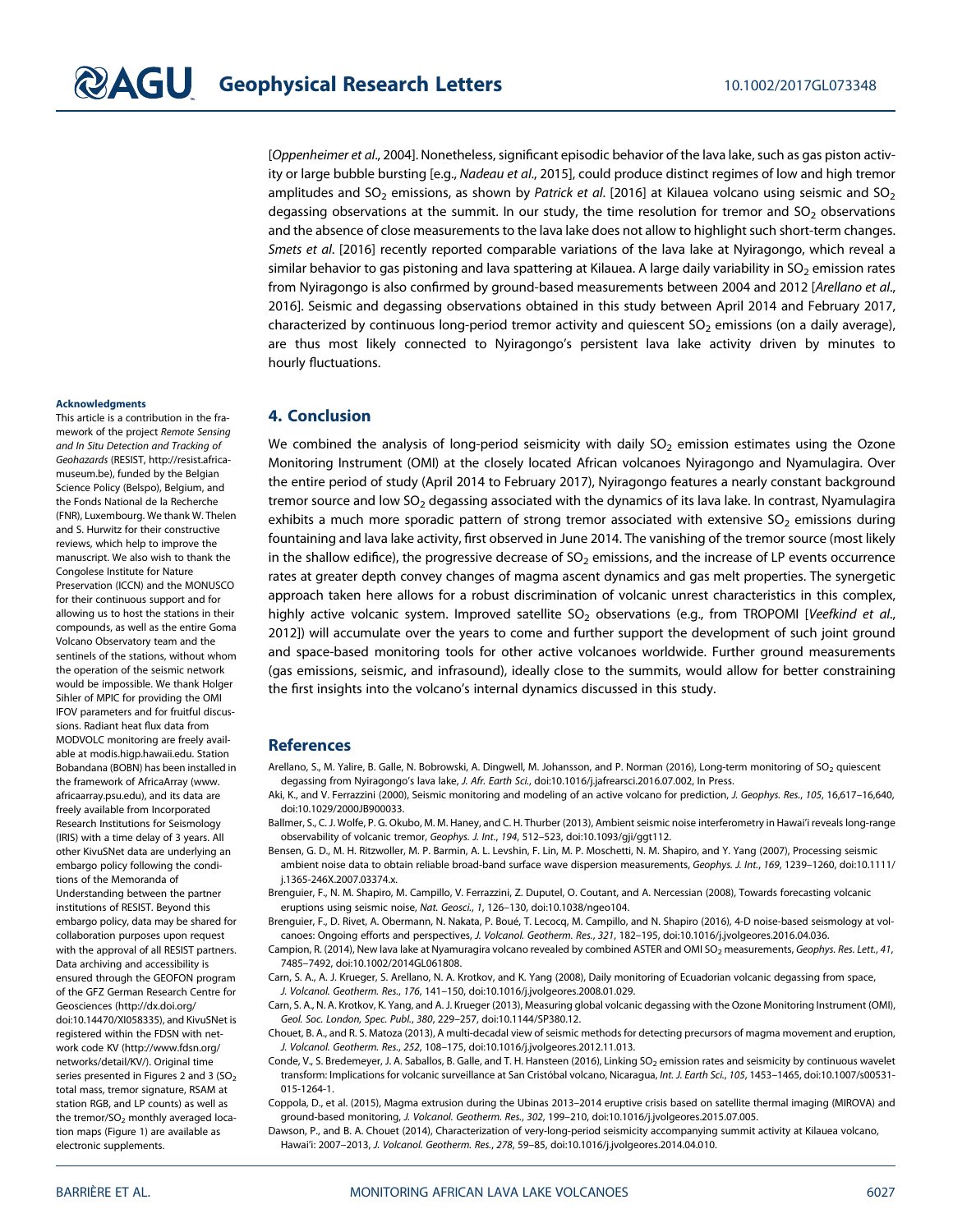Droznin, D. V., N. M. Shapiro, S. Y. Droznina, S. L. Senyukov, V. N. Chebrov, and E. I. Gordeev (2015), Detecting and locating volcanic tremors on the Klyuchevskoy group of volcanoes (Kamchatka) based on correlations of continuous seismic records, Geophys. J. Int., 203, 1001–1010, doi[:10.1093/gji/ggv342.](https://doi.org/10.1093/gji/ggv342)

Endo, E. T., and T. Murray (1991), Real-Time seismic Amplitude Measurement (RSAM): A volcano monitoring and prediction tool, Bull. Volcanol., 53, 533–545, doi:[10.1007/BF00298154.](https://doi.org/10.1007/BF00298154)

Fujiwara, Y., H. Yamasato, T. Shimbori, and T. Sakai (2014), Characteristics of dilatational infrasonic pulses accompanying low-frequency earthquakes at Miyakejima volcano, Japan, Earth Planets Space, 66(11), doi[:10.1186/1880-5981-66-11.](https://doi.org/10.1186/1880-5981-66-11)

Grigoli, F., S. Cesca, M. Vassalo, and T. Dahm (2013), Automated seismic event location by travel-time stacking: An application to mining induced seismicity, Seismol. Res. Lett., 84, 666–677, doi:[10.1785/0220120191.](https://doi.org/10.1785/0220120191)

Hamaguchi, H., T. Nishimura, and N. Zana (1992), Process of the 1977 Nyiragongo eruption inferred from the analysis of long-period earthquakes and volcanic tremors, Tectonophysics, 209, 241–254, doi:[10.1016/0040-1951\(92\)90028-5](https://doi.org/10.1016/0040-1951(92)90028-5).

Jaupart, C., and S. Vergniolle (1988), Laboratory models of Hawaiian and Strombolian eruptions, Nature, 331, 58–60, doi:[10.1038/331058a0](https://doi.org/10.1038/331058a0). Jousset, P., A. Budi-Santoso, A. D. Jolly, M. Boichu, S. D. Surono, S. Sumarti, S. Hidayati, and P. Thierry (2013), Signs of magma ascent in LP and VLP seismic events and link to degassing: An example from the 2010 explosive eruption at Merapi volcano, Indonesia, J. Volcanol.

Geotherm. Res., 261, 171–192, doi[:10.1016/j.jvolgeores.2013.03.014](https://doi.org/10.1016/j.jvolgeores.2013.03.014). Kao, H., and S. J. Shan (2004), The source-scanning algorithm: Mapping the distribution of seismic sources in time and space, Geophys. J. Int., 157, 589–594, doi[:10.1111/j.1365-246X.2004.02276.x.](https://doi.org/10.1111/j.1365-246X.2004.02276.x)

Kazahaya, R., Y. Maeda, T. Mori, H. Shinohara, and M. Takeo (2015), Changes to the volcanic outgassing mechanism and very-long-period seismicity from 2007 to 2011 at Mt. Asama, Japan, Earth Planet. Sci. Lett., 418, 1–10, doi[:10.1016/j.epsl.2015.02.034.](https://doi.org/10.1016/j.epsl.2015.02.034)

Langet, N., A. Maggi, A. Michelini, and F. Brenguier (2014), Continuous kurtosis-based migration for seismic event detection and location, with application to Piton de la Fournaise volcano, La Réunion, Bull. Seismol. Soc. Am., 104, 229–246, doi:[10.1785/0120130107.](https://doi.org/10.1785/0120130107)

Levelt, P. F., G. H. J. van den Oord, M. R. Dobber, A. Mälkki, H. Visser, J. de Vries, P. Stammes, J. Lundell, and H. Saari (2006), The Ozone Monitoring Instrument, IEEE Trans. Geotherm. Remote Sens., 44(5), 1093–1101, doi[:10.1109/TGRS.2006.872333](https://doi.org/10.1109/TGRS.2006.872333).

Lomax, A., A. Michelini, and A. Curtis (2009), Earthquake location, direct, global-search methods, in Complexity in Encyclopedia of Complexity and System Science, pp. 2449–2473, Springer, New York.

Lyons, J. J., M. M. Haney, C. Werner, P. Kelly, M. Patrick, C. Kern, and F. Trusdell (2016), Long period seismicity and very long period infrasound driven by shallow magmatic degassing at Mount Pagan, Mariana Islands, J. Geophys. Res. Solid Earth, 121, 188–209, doi:[10.1002/](https://doi.org/10.1002/2015JB012490) [2015JB012490.](https://doi.org/10.1002/2015JB012490)

Mavonga, T., N. Zana, and R. J. Durrheim (2010), Studies of crustal structure, seismic precursors to volcanic eruptions and earthquake hazard in the eastern provinces of the Democratic Republic of Congo, J. Afr. Earth Sci., 58, 623–633, doi:[10.1016/j.jafrearsci.2010.08.008.](https://doi.org/10.1016/j.jafrearsci.2010.08.008)

Nadeau, P. A., J. L. Palma, and G. P. Waite (2011), Linking volcanic tremor, degassing, and eruption dynamics via SO<sub>2</sub> imaging, Geophys. Res. Lett., 38, L01304, doi[:10.1029/2010GL045820.](https://doi.org/10.1029/2010GL045820)

Nadeau, P. A., C. A. Werner, G. P. Waite, S. A. Carn, I. D. Brewer, T. Elias, A. J. Sutton, and C. Kern (2015), Using SO<sub>2</sub> camera imagery and seismicity to examine degassing and gas accumulation at Kīlauea volcano, May 2010, J. Volcanol. Geotherm. Res., 300, 70–80, doi[:10.1016/j.](https://doi.org/10.1016/j.jvolgeores.2014.12.005) [jvolgeores.2014.12.005.](https://doi.org/10.1016/j.jvolgeores.2014.12.005)

Oppenheimer, C., A. J. S. McGonigle, P. Allard, M. J. Wooster, and V. Tsanev (2004), Sulfur, heat, and magma budget of Erta'Ale lava lake, Ethiopia, Geology, 32, 509–512, doi[:10.1130/G20281.1.](https://doi.org/10.1130/G20281.1)

Oth, A., et al. (2017), KivuSNet: The first dense broadband seismic network for the Kivu Rift region (western branch of East African Rift), Seismol. Res. Lett., 88(1), 49–60, doi:[10.1785/0220160147.](https://doi.org/10.1785/0220160147)

Palma, J. L., E. S. Calder, D. Basualto, S. Blake, and D. A. Rothery (2008), Correlations between SO<sub>2</sub> flux, seismicity, and outgassing activity at the open vent of Villarrica volcano, Chile, J. Geophys. Res., 113, B10201, doi:[10.1029/2008JB005577](https://doi.org/10.1029/2008JB005577).

Pagliuca, N. M., et al. (2009), Preliminary results from seismic monitoring at Nyiragongo volcano (Democratic Republic of Congo) through telemetered seismic network, Goma Volcanological Observatory, Bull. di Geof. Teor. ed Appl., 50, 117–127.

Parfitt, E. A., and L. Wilson (1995), Explosive volcanic eruptions: IX. The transition between Hawaiian-style lava fountaining and Strombolian explosive activity, Geophys. J. Int., 121, 226–232, doi:[10.1111/j.1365-246X.1995.tb03523.x](https://doi.org/10.1111/j.1365-246X.1995.tb03523.x).

Patanè, D., G. Di Grazia, A. Cannata, P. Montalto, and E. Boschi (2008), Shallow magma pathway geometry at Mt. Etna volcano, Geochem. Geophys. Geosyst., 9, Q12021, doi:[10.1029/2008GC002131](https://doi.org/10.1029/2008GC002131).

Patrick, M. R., T. Orr, A. J. Sutton, E. Lev, W. Thelen, and D. Fee (2016), Shallowly driven fluctuations in lava lake outgassing (gas pistoning), Kilauea volcano, Earth Planet. Sci. Lett., 433, 326–338.

Platt, U., and J. Stutz (2008), Differential Optical Absorption Spectroscopy (DOAS), Principle and Applications, Springer, Heidelberg.

Podvin, P., and I. Lecomte (1991), Finite difference computation of traveltimes in very contrasted velocity models: A massively parallel approach and its associated tools, Geophys. J. Int., 105, 271-284, doi:[10.1111/j.1365-246X.1991.tb03461.x.](https://doi.org/10.1111/j.1365-246X.1991.tb03461.x)

Poiata, N. C. S., J. P. Vilotte, P. Bernard, and K. Obara (2016), Multiband array detection and location of seismic sources recorded by dense seismic networks, Geophys. J. Int., 205, 1548–1573, doi[:10.1093/gji/ggw071](https://doi.org/10.1093/gji/ggw071).

Sawyer, G. M., S. A. Carn, V. I. Tsanev, C. Oppenheimer, and M. Burton (2008), Investigation into magma degassing at Nyiragongo volcano, Democratic Republic of the Congo, Geochem. Geophys. Geosyst., 9, Q02017, doi:[10.1029/2007GC001829](https://doi.org/10.1029/2007GC001829).

Shinohara, H. (2008), Excess degassing from volcanoes and its role on eruptive and intrusive activity, Rev. Geophys., 46, RG4005, doi[:10.1029/](https://doi.org/10.1029/2007RG000244) [2007RG000244.](https://doi.org/10.1029/2007RG000244)

Shuler, A., and G. J. Ekström (2009), Anomalous earthquakes associated with Nyiragongo volcano: Observations and potential mechanisms, J. Volcanol. Geotherm. Res., 181, 219–230, doi[:10.1016/j.jvolgeores.2009.01.011.](https://doi.org/10.1016/j.jvolgeores.2009.01.011)

Smets, B., C. Wauthier, and N. D'Oreye (2010), A new map of the lava flow field of Nyamulagira (D.R. Congo) from satellite imagery, J. Afr. Earth Sci., 58, 778–786, doi[:10.1016/j.jafrearsci.2010.07.005.](https://doi.org/10.1016/j.jafrearsci.2010.07.005)

Smets, B., N. D'Oreye, and F. Kervyn (2014), Toward another lava lake in the Virunga volcanic field?, Eos Trans. AGU, 95, 377–378.

Smets, B., F. Kervyn, N. D'Oreye, and M. Kervyn (2015), Spatio-temporal dynamics of eruptions in a youthful extensional setting: Insights from Nyamulagira volcano (D.R. Congo), in the western branch of the East African Rift, Earth Sci. Rev., 150, 305-328, doi:[10.1016/j.](https://doi.org/10.1016/j.earscirev.2015.08.008) [earscirev.2015.08.008.](https://doi.org/10.1016/j.earscirev.2015.08.008)

Smets, B., N. D'Oreye, M. Kervyn, and F. Kervyn (2016), Gas piston activity of the Nyiragongo lava lake: First insights from a stereographic time-lapse camera system, J. Afr. Earth Sci., doi[:10.1016/j.jafrearsci.2016.04.010,](https://doi.org/10.1016/j.jafrearsci.2016.04.010) in Press.

Theys, N., et al. (2013), Volcanic SO<sub>2</sub> fluxes derived from satellite data: A survey using OMI, GOME-2, IASI and MODIS, Atmos. Chem. Phys., 13, 5945–5968, doi:[10.5194/acp-13-5945-2013](https://doi.org/10.5194/acp-13-5945-2013).

Theys, N., et al. (2015), Sulfur dioxide vertical column DOAS retrievals from the Ozone Monitoring Instrument: Global observations and comparison to ground-based and satellite data, J. Geophys. Res. Atmos., 120, 2470–2491, doi:[10.1002/2014JD022657.](https://doi.org/10.1002/2014JD022657)